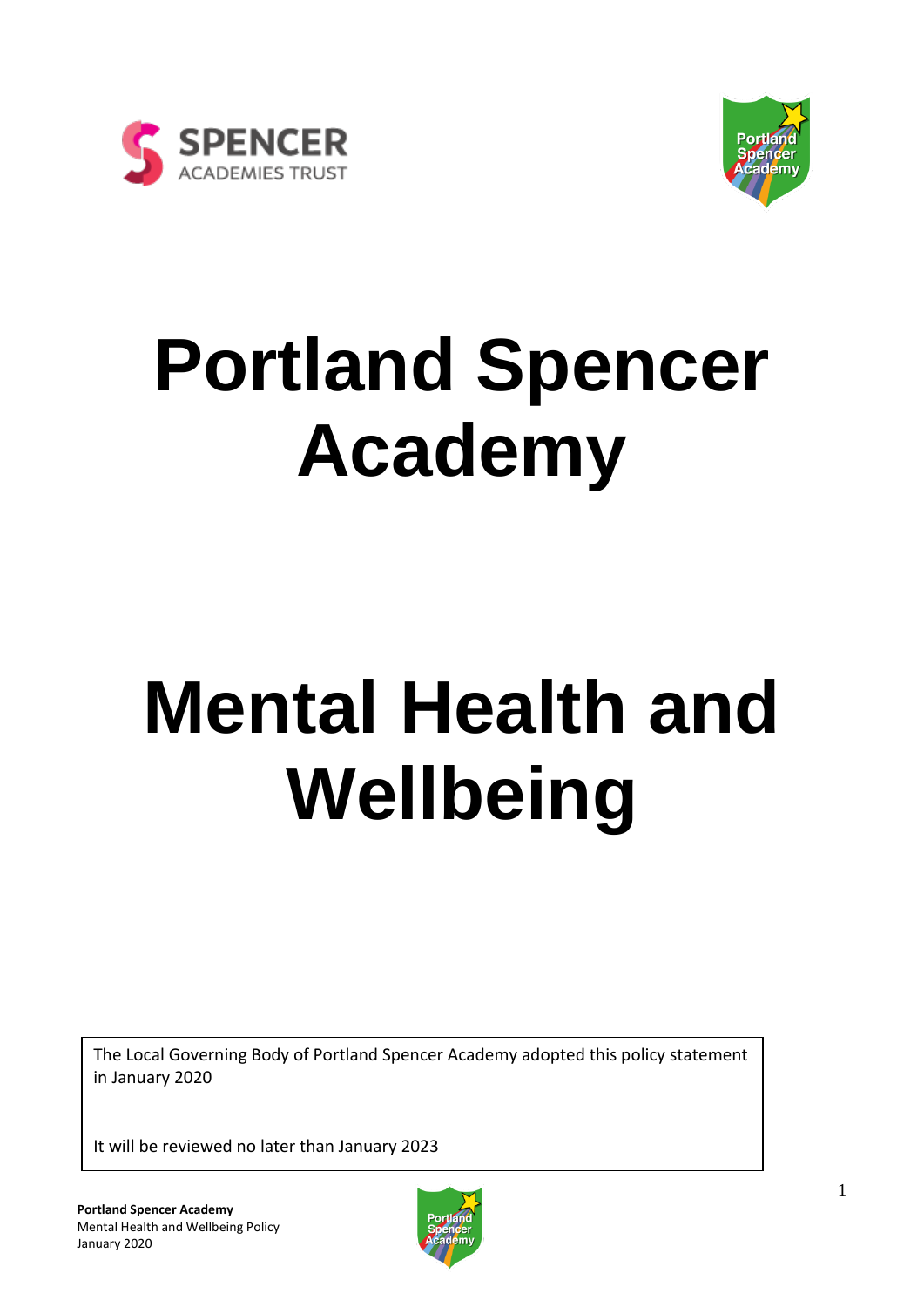### **Contents**

| 1. Named staff                                                 | Page 2 |
|----------------------------------------------------------------|--------|
| 2. Introduction                                                | Page 2 |
| 3. Purpose of the policy                                       | Page 5 |
| 4. A whole school approach to promoting positive mental health | Page 5 |
| 5. Early Identification                                        | Page 6 |
| 6. Staff CPD                                                   | Page 7 |
| References and Links to other policies                         | Page 7 |
| Appendix- Useful Links                                         | Page 8 |

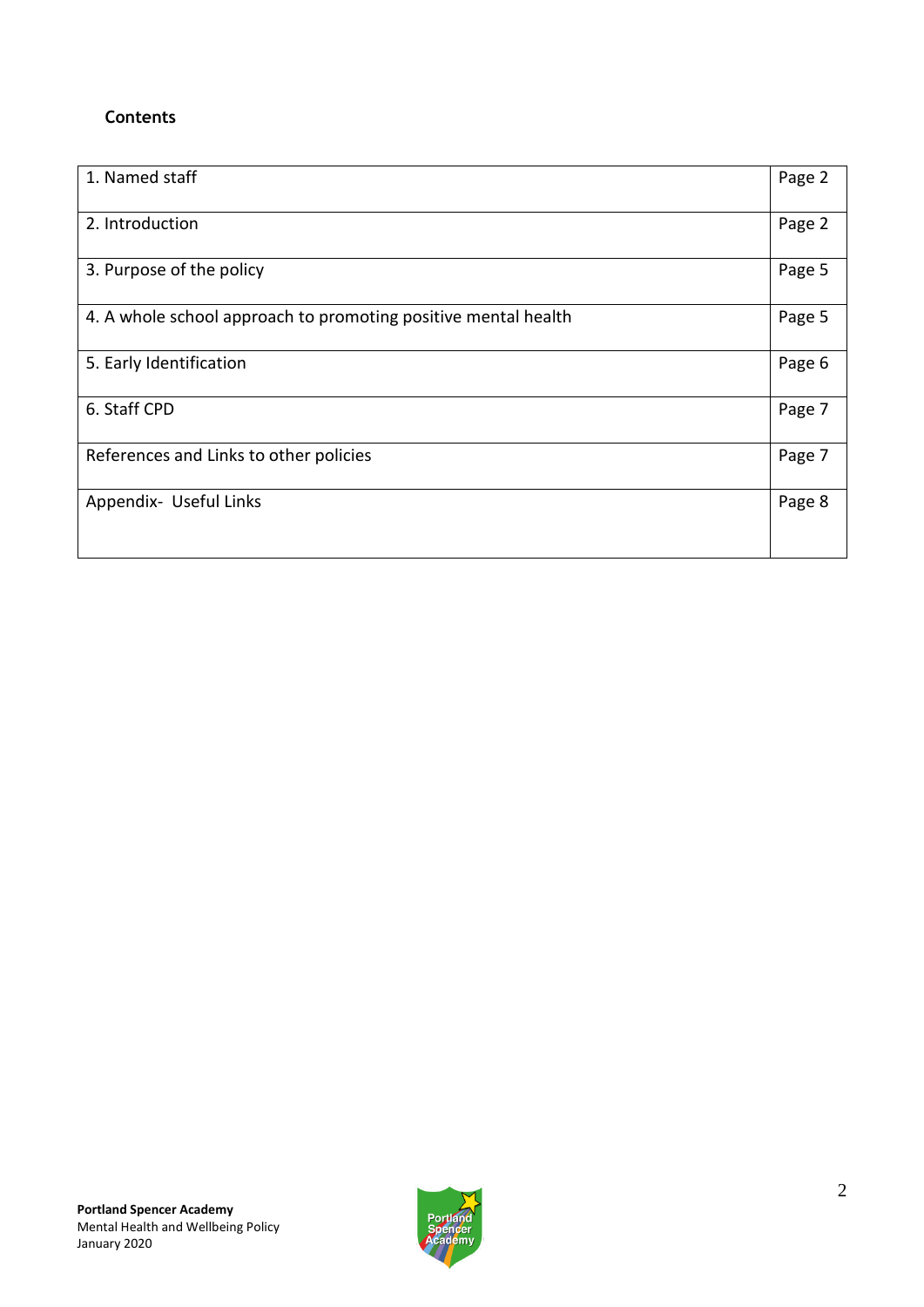#### **1. Named staff**

Named mental health lead: Stacey Parkes

Mental Health First Aider: Stacey Parkes, Teagan McCutcheon

PSHE Co ordinator: Sarah Pidduck

#### **1. Introduction**

At Portland Spencer Academy, we aim to promote positive mental health and wellbeing for our whole school community (children, staff, parents and carers), and recognise how important mental health and emotional wellbeing is to our lives in just the same way as physical health. We recognise that children's mental health is a crucial factor in their overall wellbeing and can affect their learning and achievement. 'Half of all mental health conditions are established before the age of 14 and early intervention could prevent problems escalating and have major societal benefits.' (Transforming Children and Young People's Health Provision, DfE 2017) The Department for Education (DfE) recognises that, "…in order to help their children succeed, schools have a role to play in supporting them to be resilient and mentally healthy". Schools are a place for children and young people to experience a nurturing and supportive environment that has the potential to develop self-esteem and give positive experiences for overcoming adversity and building resilience. For some, school will be a place of respite from difficult home lives and offer positive role models and relationships, which are critical in promoting children's wellbeing and can help engender a sense of belonging and community.

Our role in school is to ensure that children:

- Feel confident in themselves
- Are able to express a range of emotions appropriately
- Are able to make and maintain positive relationships with others
- Can cope with the stresses of everyday life
- Manage times of stress and be able to deal with change
- Are supported to reach their potential to learn and achieve
- Know what affects their mental health and what they can do to maintain positive mental health
- Understand how they can help reduce the stigma surrounding mental health issues
- Know where they can go if they need help and support

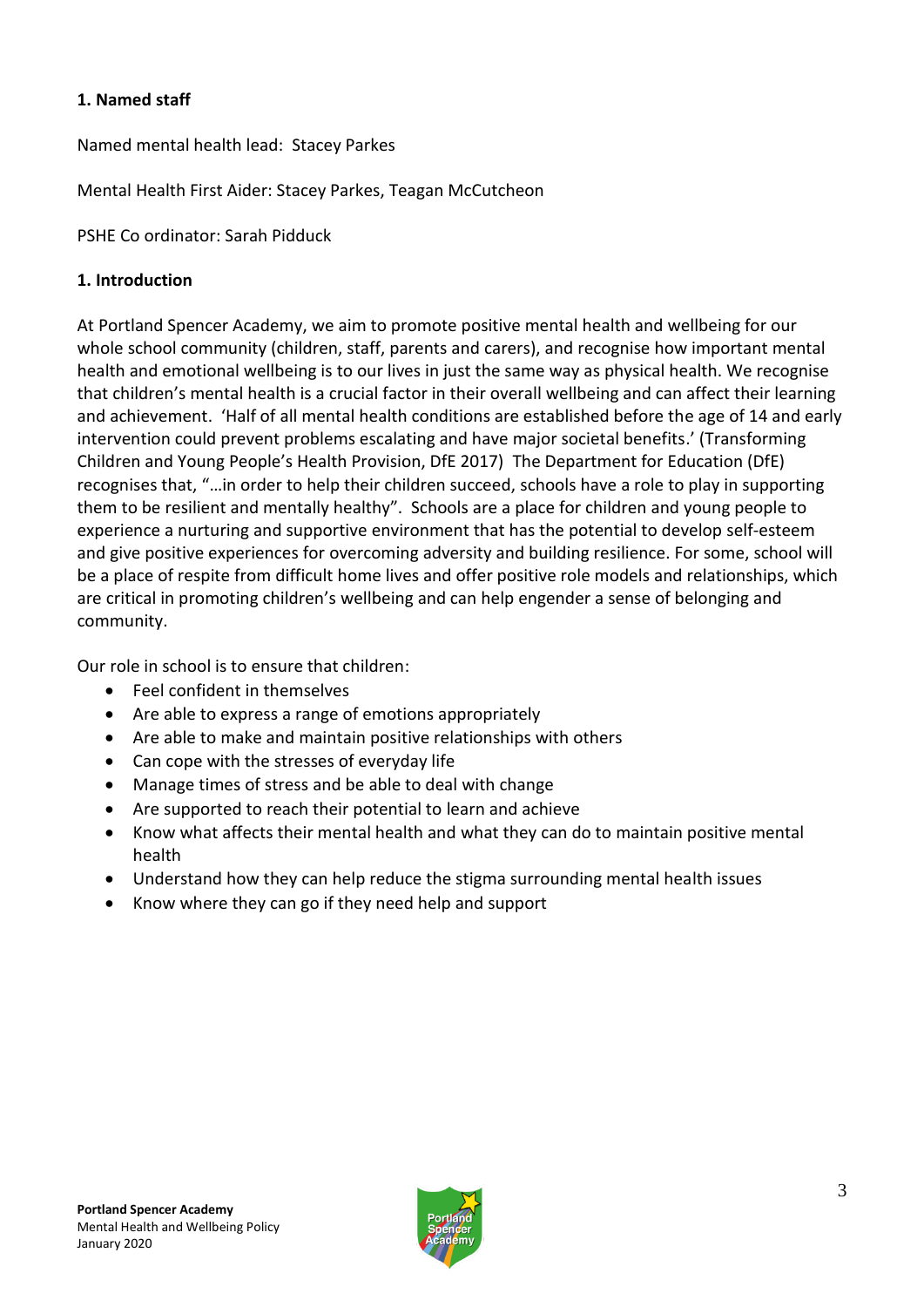Our aim is to sustain a mentally healthy environment and to help develop the protective factors which build resilience to mental health problems for our whole school community.

#### **For pupils this includes:**

- Being surrounded by adults who model positive and appropriate behaviours, interactions and ways of relating at all times
- Ensuring they feel valued as unique individuals
- Creating a sense of belonging to enable them to feel safe
- Ensuring there are opportunities to talk openly with trusted adults about their problems without feeling any stigma
- Being taught strategies to support positive mental health
- Not tolerating any instances of bullying or discriminatory behaviour and ensuring any instances are dealt with swiftly and effectively
- Celebrating both academic and non-academic achievements
- Having opportunities to participate in decision making to develop a sense of self-worth and responsibility
- Having access to appropriate support that meets their needs

## **For staff this includes:**

- Having their individual needs recognised and responded to in a holistic way
- Accessing strategies and provision that supports their mental health
- Ensuring recognition of work-life balance
- Having their mental health and well-being reviewed regularly
- Feeling valued and having opportunities to contribute to decision making processes
- Celebrating and recognising success
- Ensuring roles and responsibilities can be carried out effectively
- Being provided with opportunities for CPD
- Having their unique talents and skills recognised and providing opportunities for development
- Having access to proactive strategies and systems to support them at times of emotional needs in both the short term and the long term

#### **For parents/carers this includes:**

- Recognising the significant contribution they make to children and young people's mental health
- Feeling included in their partnership with schools and agencies
- Being signposted to appropriate agencies for support
- Being clear about their roles and expectations in working in partnership with schools
- Having their opinions sought, valued and responded to

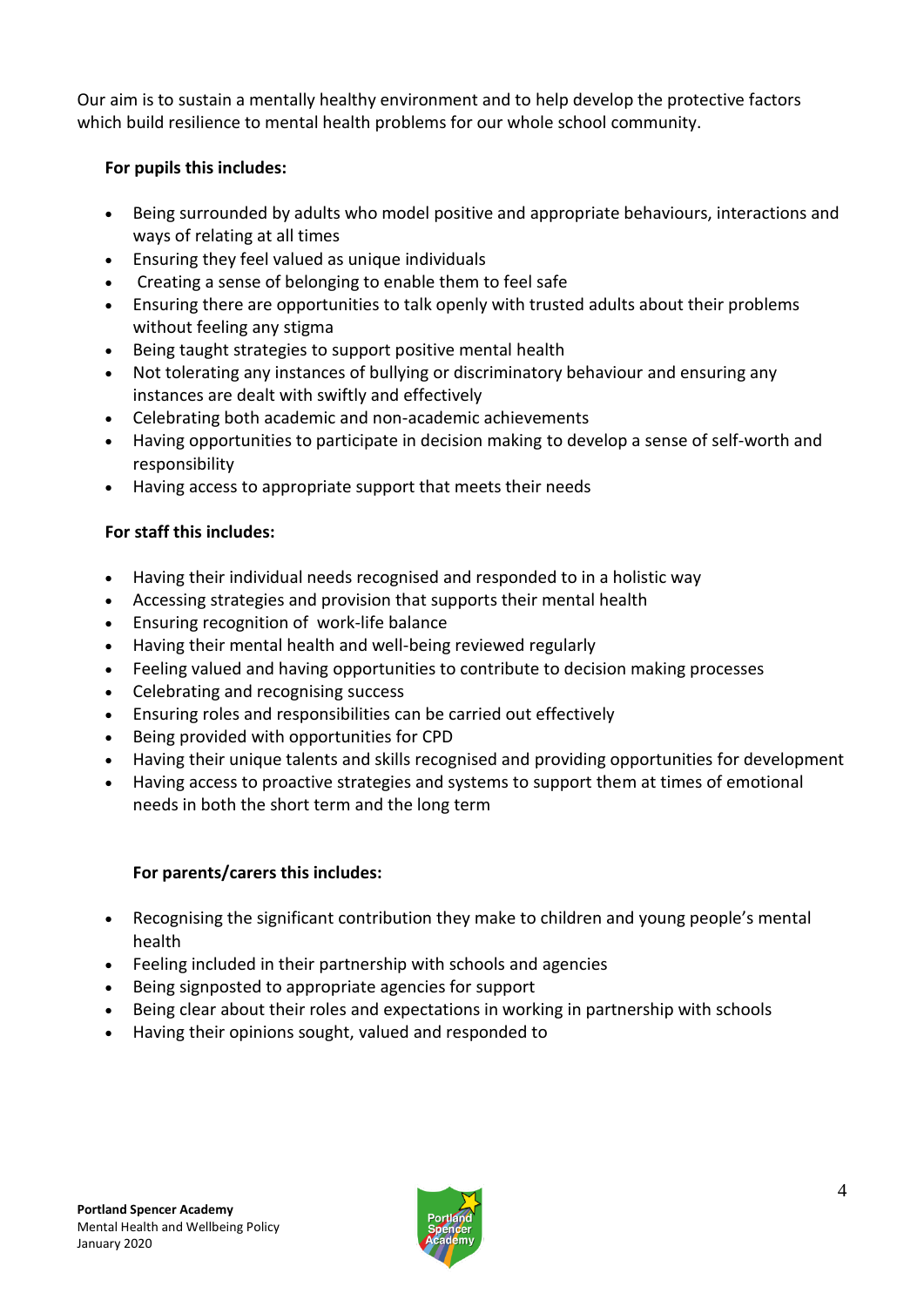#### **3. Purpose of the policy**

The implementation of the policy for promoting positive mental health in schools:

- Will give schools a cohesive and co-ordinated approach to mental health
- Should underpin all policies and practices currently used in schools
- Will raise awareness as to how the whole school community can look after their own mental health and that of others
- Will help to de-stigmatise mental health
- Will support people and provide opportunities that enable everyone to reach their potential
- Will strengthen relationships and provide opportunities for different ways of working
- Will provide foundations for life-long learning
- Will promote and strengthen resilience throughout the whole school community and empower everyone to face life's challenges

#### **4. A whole school approach to promoting positive mental health**

At Portland Spencer Academy we truly believe in working together for success for each and every child. We ASPIRE in everything we do by providing a curriculum that inspires, builds curiosity and challenges all to fulfil their potential. Our curriculum promotes positive mental health through ensuring that learning is tailored to the needs of individuals, scaffolding and supporting children in order to ensure they achieve and succeed. We embrace children's uniqueness providing a platform for them to celebrate what makes them special. Weekly PSHE lessons are taught which promote mental health and wellbeing through positive behaviour, resilience and achievement. These are supported by daily mindfulness (including yoga, zen colouring and peer massage) and in weekly assemblies which explore British Values and celebrate our cultural diversity.

In addition, further support is available for children through our extended nurture provision, ELSA sessions and counselling service. Our nurture provision and ELSA sessions provide targeted work to support children in managing their emotions and promoting positive mental health through. Our extensive program includes: Sports nurture, Forest school, Emotional Understanding, Art imaging and cooking. In addition, our school counselling service provides counselling support for pupils, their families and staff.

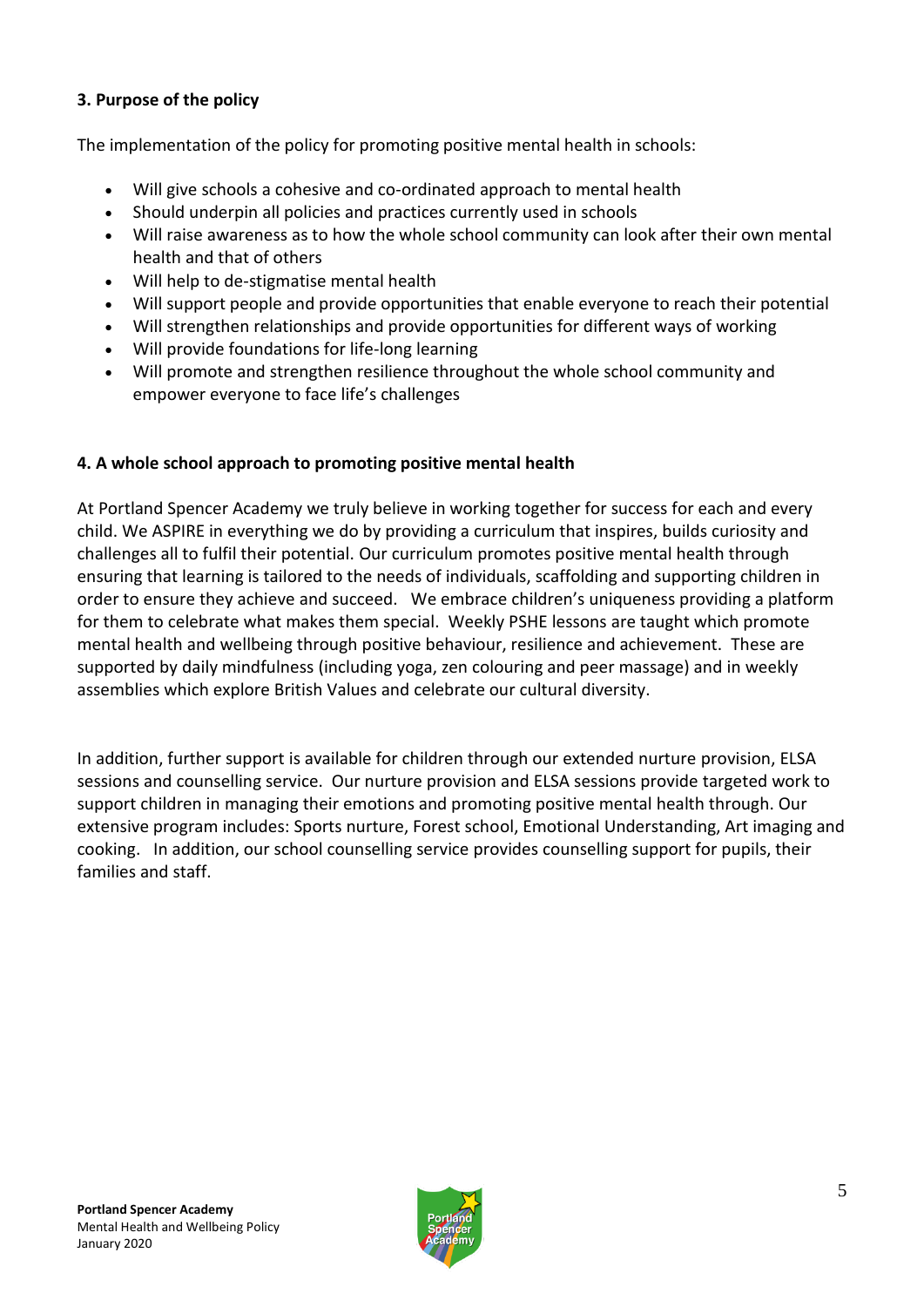#### **5. Early Identification**

Our identification system involves a range of processes. We aim to identify children with mental health needs as early as possible to prevent escalation and provide them with support. We do this in a variety of ways including:

- SDQ (Social Difficulty Questionnaires)
- Analysing behaviour, including exclusions
- Analysing attendance to identify trends
- Using Leuven scales to identify children who need support
- Staff reporting concerns (eg changes in behaviour) about individual children to the relevant lead persons
- Worry monsters in each class for children to raise concerns
- Weekly RAG meetings in year groups
- Weekly TAC meetings for particular children
- Weekly Cause for Concern meetings for the whole school
- Parent meeting on admission to the school
- Gathering information from a previous school and other professionals on admission to the school
- Home visits for children starting nursery
- Open door policy for parents and carers to raise concerns to any member of staff

Any member of staff concerned about a pupil will take this seriously and raise this with a DSL in school.

These signs might include:

- Isolation from friends and family and becoming socially withdrawn
- Changes in activity or mood or eating/sleeping habits
- Falling academic achievement
- Talking about or displaying signs of self-harm or suicidal behaviours
- Expressing feelings of failure, uselessness or loss of hope
- Secretive behaviour
- An increase in lateness or absenteeism
- Not wanting to do PE or get changed for PE
- Wearing long sleeves in hot weather
- Physical signs of harm that are repeated or appear non-accidental
- Repeated physical pain or nausea with no evident cause

Staff are aware that mental health needs, such as anxiety, might appear as non-compliant, disruptive or aggressive behaviour. This may be related to home problems, difficulties with learning, peer relationships or development. If there is a concern that a pupil is in danger of immediate harm then the school's safeguarding procedures are followed. If there is a medical emergency then the school's procedures for medical emergencies are followed.

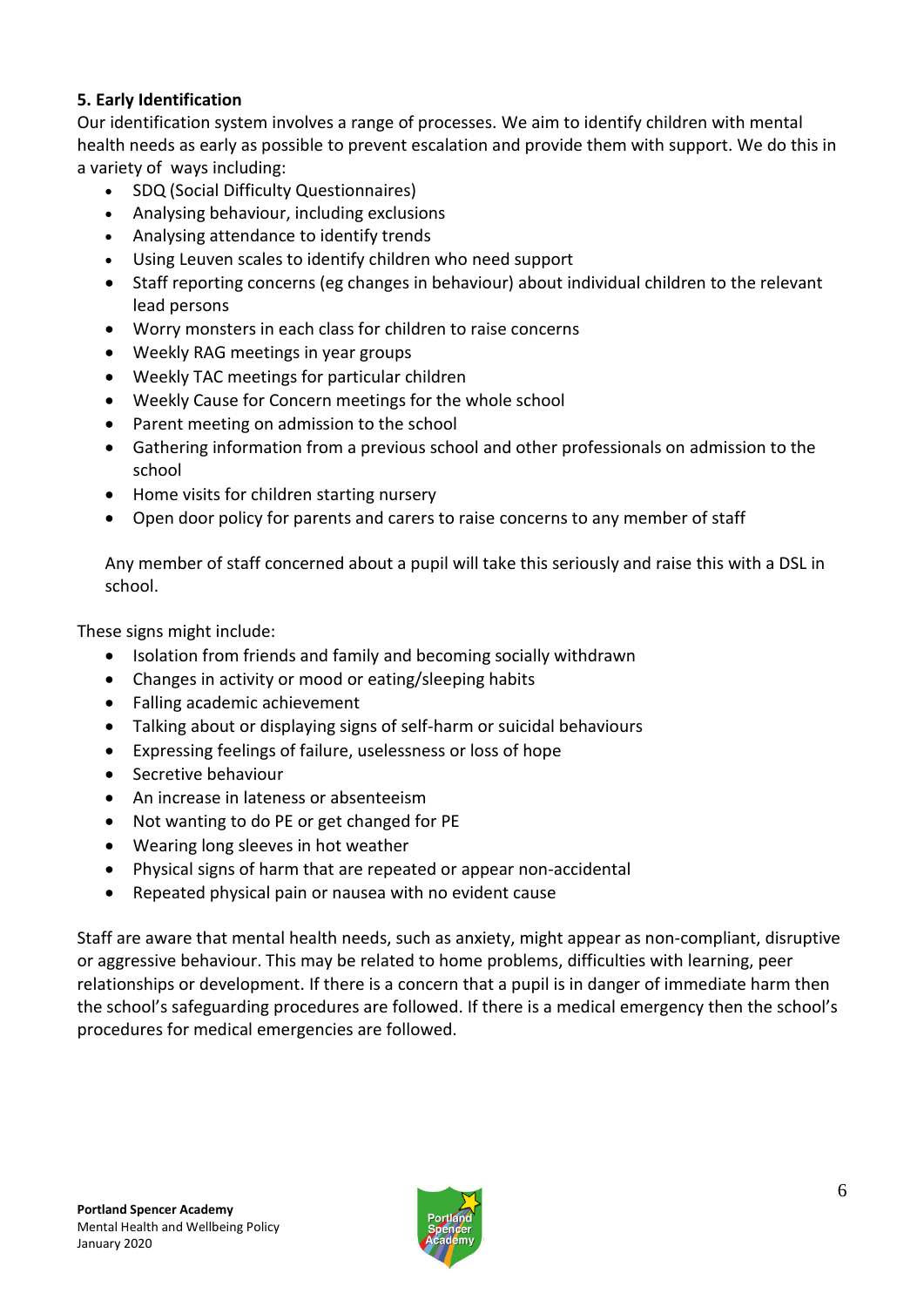#### **6. Staff CPD and training**

At Portland there is a Mental Health and Wellbeing Champion whose role it is to ensure that wellbeing and the promotion of positive mental health is a thread which permeates all areas of school life. As part of this role they:

- Lead and work with other staff to coordinate whole school activities to promote positive mental health and wellbeing
- Provide advice and support to staff and organise training and updates
- Are the first point of contact with mental health services, and make individual referrals to them

We recognise that many behaviours and emotional difficulties can be supported within the school environment, or with advice from external professionals. Some children will need more intensive support at times, and there are a range of mental health professionals and organisations that provide support to children with mental health needs and their families.

Sources of relevant support in school include:

- Senior Leadership Team
- SENDCo
- School Counselling Service
- Our Safeguarding/Child Protection Lead
- Nurture team

Further training is provided for all staff where appropriate eg Mental Health and Wellbeing Awareness.

#### **References:**

- Children and Young People's Mental Health: State of the Nation 2016.
- Promoting children and young people's emotional health and wellbeing, Public Health England 2015.
- Mental Health and Behaviour in Schools, DfE 2014.
- Equality Act 2010
- Transforming Children and Young People's Mental Health Provision 2018
- Relationships Education, Relationships and Sex Education (RSE) and Health Education Statutory guidance

This policy is to be read in conjunction with the following policies:

SEND Policy and Procedures Inclusion Policy Safeguarding and Child Protection Policy Behaviour and Anti-bullying Policy Attendance Management Policy (Staff) Attendance Policy (pupils) Equality and Diversity Policy Child Looked After Policy